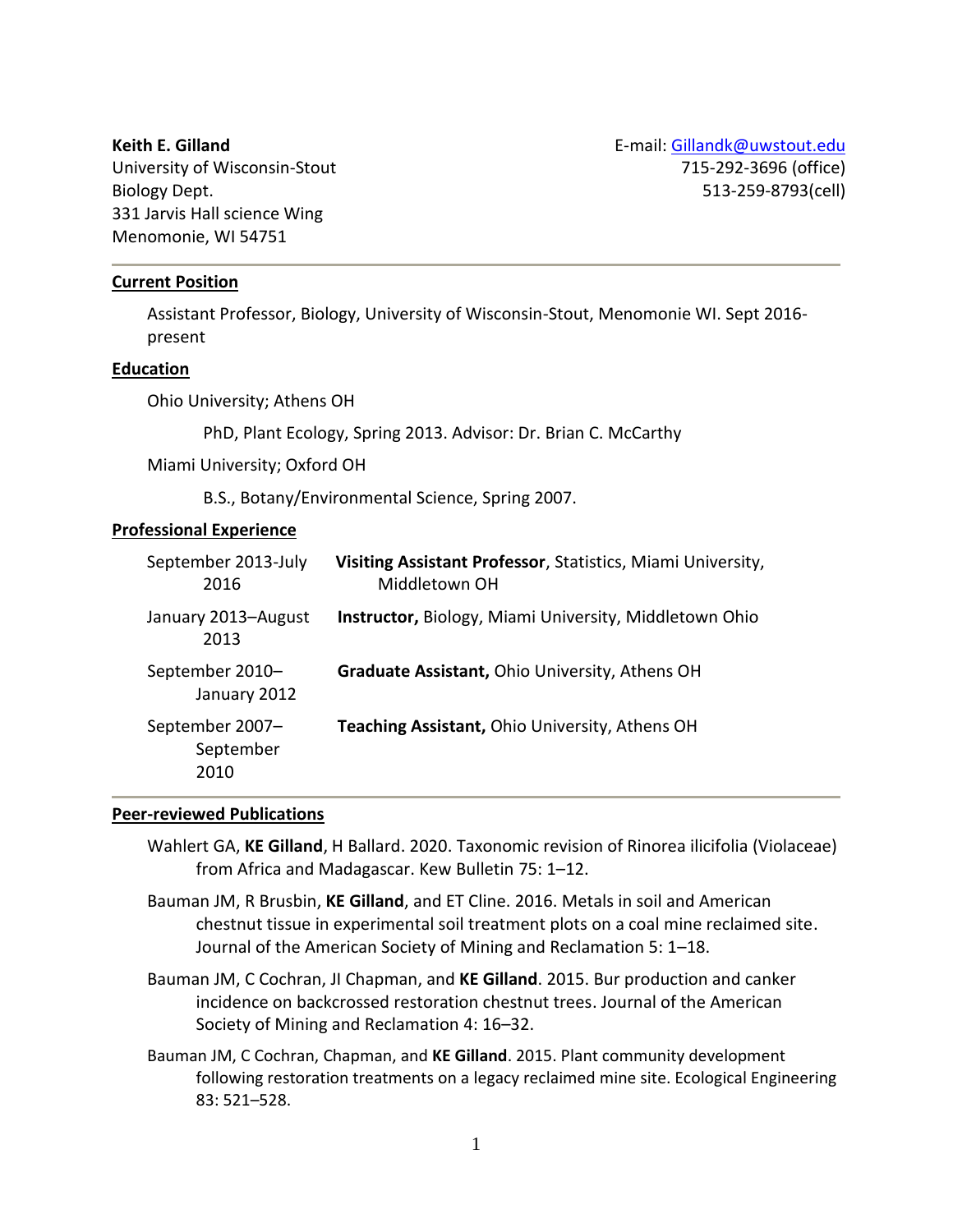- **Gilland KE** and BC McCarthy. 2014. Performance and phenotypic variation of American chestnut *(Castanea dentata)* hybrids on newly reclaimed mine sites in eastern Ohio, USA. Ecological Restoration 32: 379–387.
- **Gilland KE** and BC McCarthy. 2014. Microtopography influences early successional plant communities on experimental coal surface mine reclamation. Restoration Ecology 22: 232–239.
- **Gilland KE** and BC McCarthy. 2012. Reintroduction of American chestnut (*Castanea dentata*) on reclaimed mine sites in Ohio: Microsite actors controlling establishment success. Northern Journal of Applied Forestry 29: 197–205.
- **Gilland KE**, CH Keiffer, and BC McCarthy. 2012. Seed production of mature forest-grown American chestnut (*Castanea dentata* (Marsh.) Borkh). Journal of the Torrey Botanical Society 139: 283–289.
- McCarthy BC, **KE Gilland**, JM Bauman, and CH Keiffer. 2010. Factors affecting performance of artificially regenerated American chestnut on reclaimed mine sites. Pages 582– 597 in R.I. Barnhisel (Ed.), *Bridging Reclamation, Science, and Community*. Proceedings of the National Meeting of the American Society of Mining Reclamation, Pittsburgh, PA, June 5–11, 2010.

# **Other publications (Non-Refereed)**

- **Gilland KE**, CH Keiffer, and BC McCarthy. 2013. Seed production of mature forest-grown American chestnut (*Castanea dentata* (Marsh.) Borkh). Journal of the American chestnut foundation (reprinted with permission).
- **Gilland KE** and BC McCarthy. 2011. Book Review: A first course in statistical programming with R. *by* W. John Braun and Duncan J. Murdoch. Journal of the Torrey Botanical Society 138: 252–253

## **Invited seminars**

- Gilland KE. March 23–24, 2021. American Chestnut: History, Restoration, Opportunities and Challenges. Minnesota Shade Tree Short Course. UMN-virtual.
- Gilland KE. December 17, 2020. Restoring American chestnut: Pathways forward. Minnessota Shade Tree Action Committee Holiday forum. Virtual.
- Gilland KE. July 23, 2016. Eastern Forests: Local Restoration challenges and Successes. Columbus State Community College, Columbus OH.
- Gilland KE. December 2, 2015. The ecology of southwest Ohio's fragmented forests. Dayton Metroparks CafeSci, Cox Arboretum, Dayton OH.
- Gilland KE. August 1, 2015. Reclamation, Restoration, and Remediation: Mines in Ohio. Columbus State Community College, Columbus OH.
- Gilland KE. April 8, 2015. Eastern forests: Nothing left untouched. Eastern Kentucky University, Richmond KY.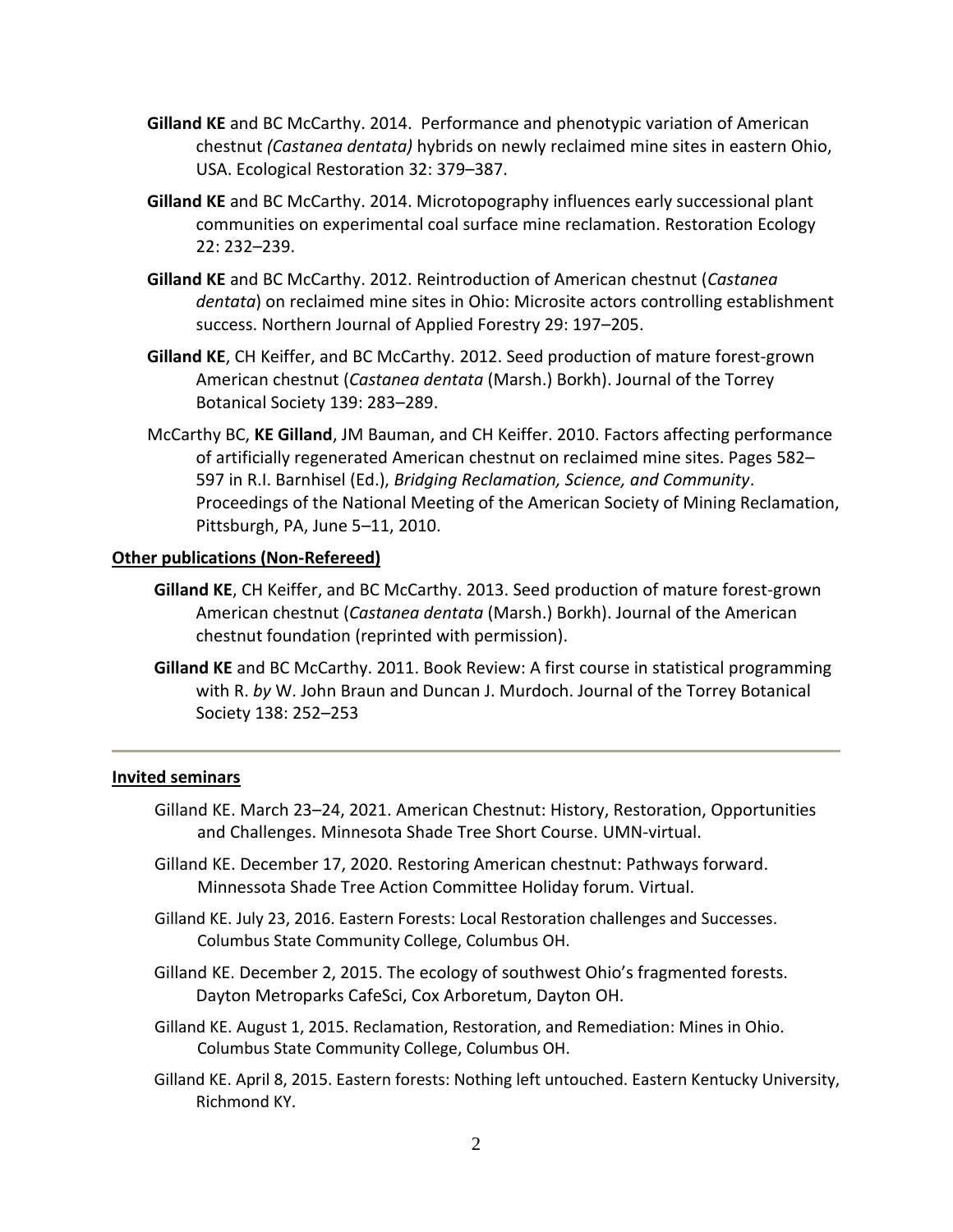- Gilland KE. December 3, 2014. Surface Mining and Reclamation: History, What We've Learned, and What We Haven't. Dayton Metroparks CafeSci, Cox Arboretum, Dayton OH.
- Gilland KE. April 1, 2014. At an intersection: Influences of landscape context and management on restoration outcomes. Miami University Scholars and Artists week, Middletown OH.
- Gilland KE. December 12, 2013. American chestnut: Where we are and where we're going. Dayton Metroparks CafeSci, Cox Arboretum, Dayton OH.
- Gilland KE and JC Chapman. April 20, 2013. Red Alert: Alien Invaders in Ohio. Miami University, Middletown OH.
- Gilland KE. December 1, 2012. American chestnut: History and restoration. Wild Ones native plant society, Inniswood Metropark, Columbus OH.
- Gilland KE. May 11, 2011. American chestnut restoration: Progress and challenges in Ohio. MD chapter of the American chestnut foundation. Isaac Walton League, Rockville MD.

# **Published Abstracts**

- Holder R, O Reutzel, KE Gilland. October 19–20, 2021. Urbanization Impacts and Mitigation Efforts On a Small Urban Watershed In Western Wisconsin. Minnesota Water Resources Conference, Rochester MN [Poster] †
- Gilland KE. November 2–6, 2020. American chestnut (Castanea dentata) as a model for tackling introduced pests and pathogens. Upper Midwest Invasive Species Conference,
- Gilland KE\*, E Makina, S. Nold. July 26–28, 2019. Scientific literacy and interdisciplinary thinking via embedded research in a non-majors environmental science course. SABER, St. Paul MN. [Poster] †
- Gilland KE\*, J. Chapman. July 24-25. Spontaneous regeneration and active intervention yield novel communities a decade after FRA reclamation at Jockey Hollow at WMA. ARRI-Mined Land Reforestation Conference. Cambridge OH. [Invited]
- Gilland KE\*, A Little. July 21–25, 2018. "Growing" student mindsets and study strategies in teaching upper-division plant science classes. Botanical Society of America, Rochester, MN. [Oral]
- Gilland KE\* and CH Keiffer. August 6–11, 2017. Pine clear-cuts as potential avenues for American chestnut reintroduction and diversity restoration. Ecological Society of America,
- Gilland KE\*. JI Chapman, M Dickey. July 28–August 3, 2016. Understory plant community response to edge type and *Lonicera Mackii* removal in an isolated urban woodlot. Botanical Society of America, Savannah, GA. [Oral]†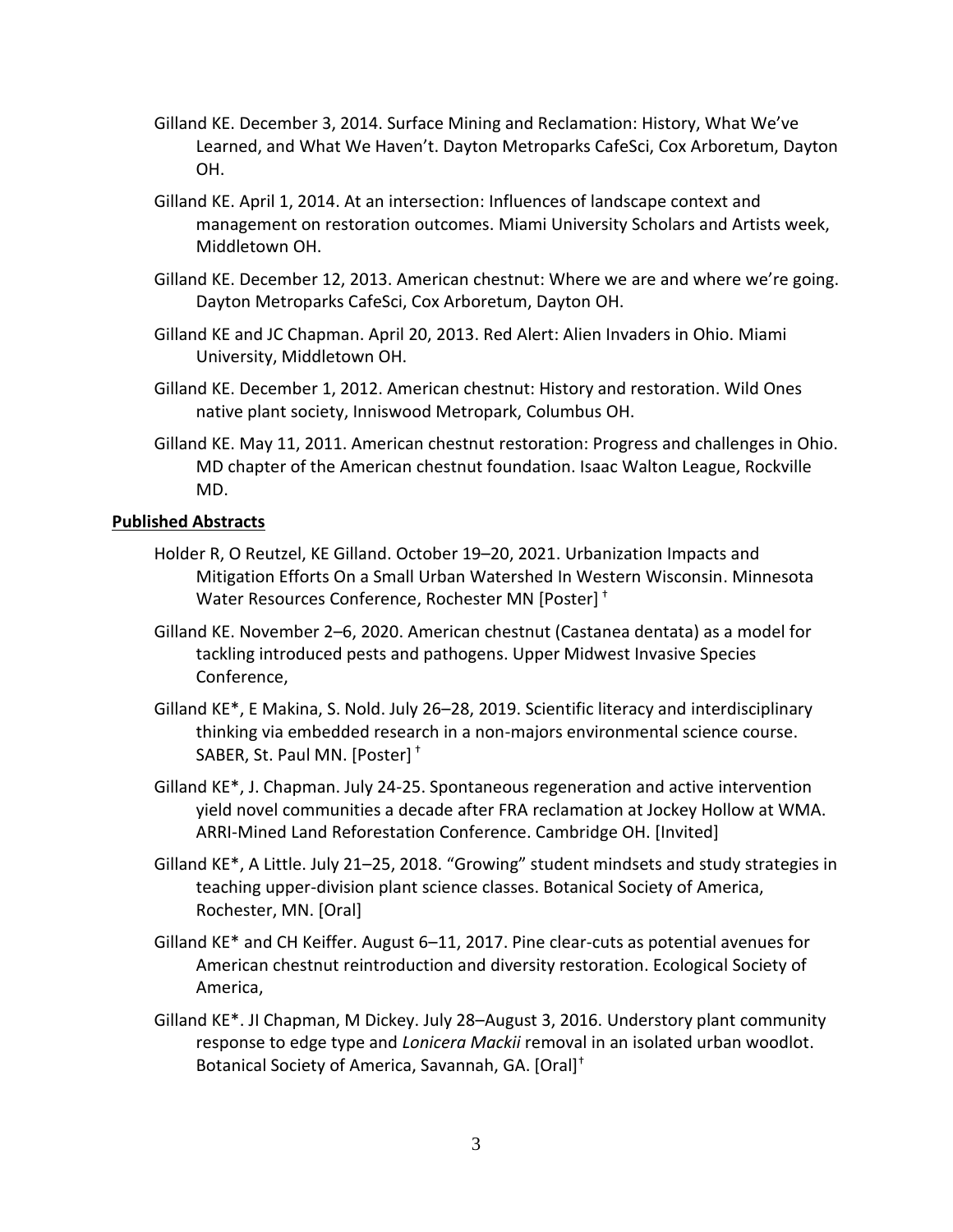- Dickey M\*, KE Gilland, and JI. Chapman. February 22, 2016. Understory plant community response to edge type and *Lonicera Mackii* removal in an isolated urban woodlot. Ohio Biologcal Survey, Columbus OH. [Poster] †
- Gilland KE. August 9–14, 2015. Groundcover effects on establishment of American chestnut (*Castanea dentata*) on an experimentally reclaimed surface mine. Ecological Society of America, Baltimore, MD. [Oral]
- Bauman JM\*, C Cochran, J Chapman, and KE Gilland. June 6–11, 2015. Bur production and canker incidence on backcrossed restoration chestnut trees. National Meeting of the American Society of Mining and Reclamation, Lexington, KY. [Oral] †
- Campbell AC\*, KE Gilland, and CH Keiffer. July 26–30, 2014. Successional chronosequence of woody restoration in strip mined land in Zanesville, Ohio. Botanical Society of America, Boise, Id. [Oral]
- KE Gilland. April 4–5, 2014. Even a housecat can do it: Integrating R into a distance based applied statistics class. AURCO Conference, University of Cincinnati, Clermont college. Clermont, OH. [Oral]
- Gilland KE\*, CJ. Cochran, JI Chapman, JM. Bauman. December 11–12, 2013. Plant community development following restoration treatments on a legacy reclaimed mine site. OIPC/MIPN invasive symposium, North Central Weed Science Society annual conference, Columbus OH. [Oral] †
- McCarthy\* BC, LE Bizzari, and KE Gilland. June 16–20, 2013. The American chestnut: At the crossroads of ecology, restoration, and reclamation. North American Forest Ecology Workshop (NAFEW), Bloomington IN. [Oral]
- Gilland KE\* and BC McCarthy. April 12–14, 2013. Microtopography influences early plant community assemblages on experimentally-reclaimed mine sites. Society for Ecological Restoration Midwest/Great Lakes chapter, Wooster OH. [Oral]
- Gilland KE\* and BC McCarthy. August 5–10, 2012. Performance and leaf morphological variation of American chestnut (*Castanea dentata*) and its hybrids on reclaimed mine sites in unglaciated Ohio. Ecological Society of America, Portland OR. [Poster]
- Bauman JM\*, S Hiremath, KE Gilland, and CH Keiffer. August 5–10, 2012. Ectomycorrhizal fungal community assemblage under various soil reclamation methods. The Ecological Society of America. Portland OR. [Poster]
- Gilland KE\* and BC McCarthy. April 5, 2012. Performance of American chestnut (*Castanea dentata*) and its hybrids on reclaimed mine sites in unglaciated Ohio. Association of Southeastern Biologists, Athens GA. [Oral]
- Gilland KE\* and BC McCarthy. August 8–12, 2011. Microsite specificity of plant colonization on reclaimed mine sites in Ohio. Ecological Society of America, Austin TX. [Poster]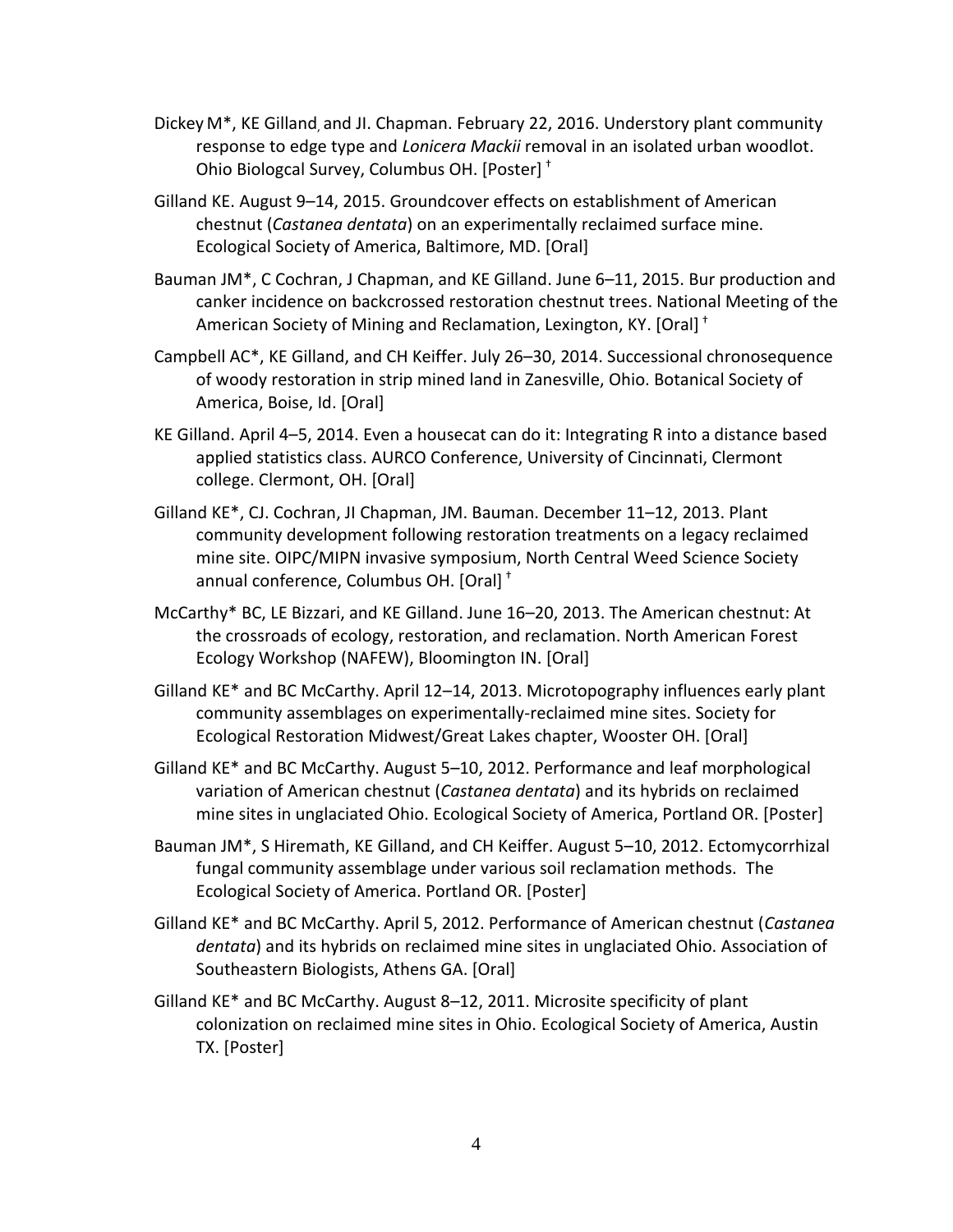- Gilland KE\* and BC McCarthy. April 13–16, 2011. Factors affecting early vegetation succession on reclaimed minelands in Eastern Ohio. Association of Southeastern Biologists, Huntsville AL. [Oral]
- Gilland KE\* and BC McCarthy. August 2–6, 2010. Growth and Survival of American Chestnut Seedlings on Mined Lands Reclaimed via End-dumping. Ecological Society of America, Pittsburgh PA. [Contributed Oral Presentation]
- Gilland KE\* and BC McCarthy. April 10–13, 2010. Site Specific Factors and the Reintroduction of American chestnut. Association of Southeastern Biologists, Asheville NC. [Oral]
- Gilland KE \*and BC McCarthy. August 2–7, 2009. Evaluating reintroduction of American chestnut *Castanea dentata* ((Marsh.) Borkh.) on reclaimed mine sites in Ohio. Ecological Society of America, Albuquerque NM. [Poster]
- Gilland KE\* and BC McCarthy. May 14, 2009. Evaluating reintroduction of American chestnut *Castanea dentata* ((Marsh.) Borkh.) on reclaimed mine sites in Ohio. Ohio University Research Expo. [Poster]
- Gilland KE\* and BC McCarthy. April 2, 2009. Performance of American chestnut (*Castanea Dentata* (Marsh.) Borkh) Hybrids on reclaimed mine sites in Ohio. Association of Southeastern Biologists, Birmingham Al. [Oral]
- Gilland KE\*, BC McCarthy, and CH Keiffer. April 18, 2008. Two year seed production of forest-Grown American chestnut *Castanea dentata*. Association of Southeastern Biologists, Spartanburg SC. [Poster]
- Gilland KE\*, CH Keiffer, and BC McCarthy. August 8, 2006. Seed production of forestgrown American chestnut, *Castanea dentata*, in West Salem, Wisconsin. Ecological Society of America, Memphis TN. [Poster]
- Gilland KE\* and CH Keiffer. April 22, 2006. Ecological impact of the decline of the American chestnut *Castanea dentata.* Ohio Academy of Science, Dayton OH. [Oral]
	- \*Presenting author

†Work involving undergraduate students

#### **Research Grants**

- Collaborative Certificate in Surface Water Science Curriculum Development. Freshwater Collaborative of Wisconsin. \$19,820
- American chestnut as an early successional competitor in mineland reclamation scenarios. Ohio Chapter American Chestnut foundation. \$1,000.
- Impacts of Ash decline following an invasive pest invasion: embedded research establishment. UW-Stout Professional Development Grant. \$1,800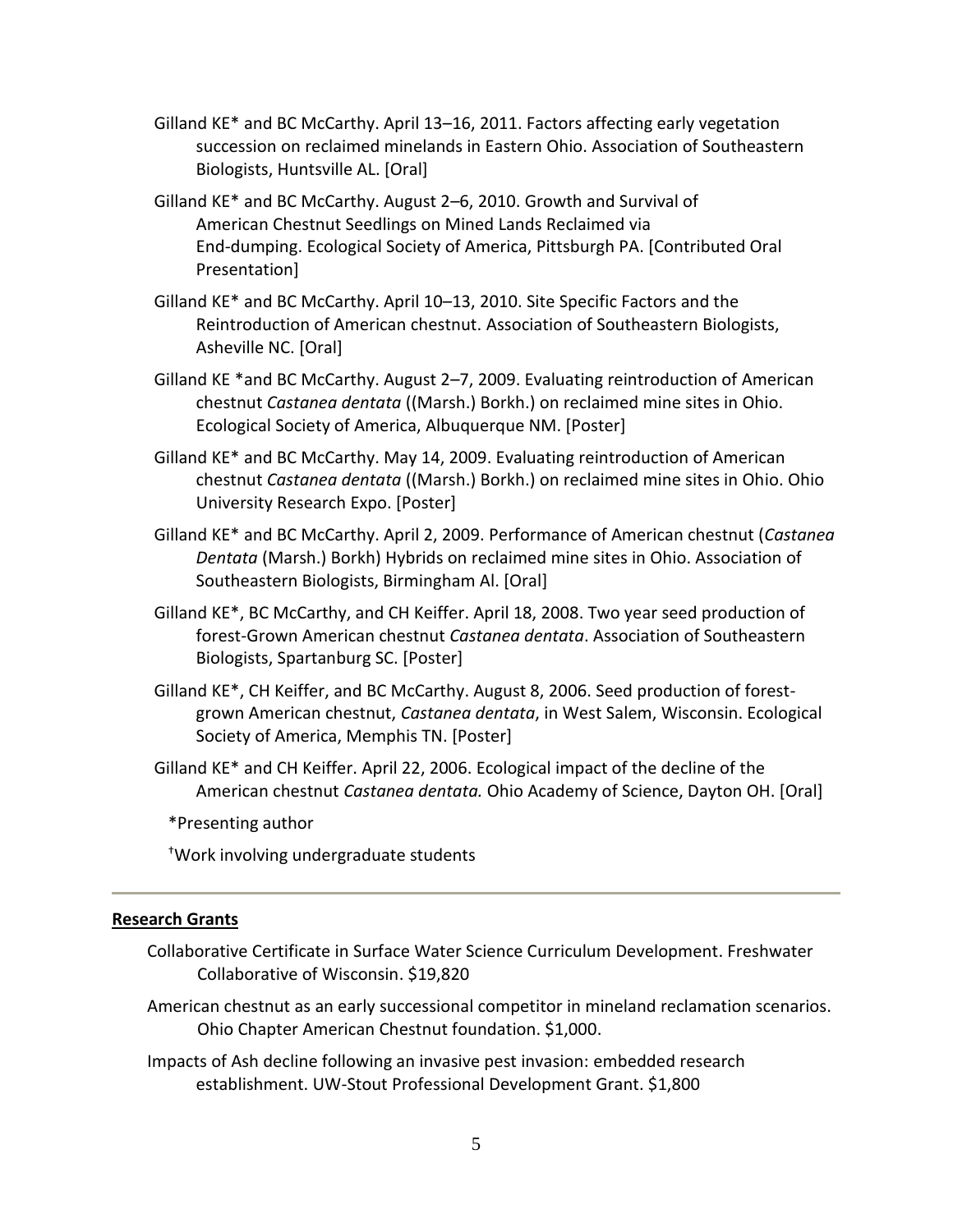- Impacts of Ash decline following insect invasion on ecosystem services: Linking basic research with applied forest management. Xcel Energy Natural Resources Fund. \$7,800.
- Establishment of sustainable greenhouse management protocols. UW-Stout Student Retention Grant Program, \$2,000.
- Rapid Assessment protocol and implementation. Five Rivers Metroparks, \$10,000.
- Biodiversity Conservation potential of mature urban woodlots following invasive species removal. Ohio Biological survey 2015, \$500.
- Effects of invasive species removal on isolated mature urban forests, Miami University Middletown Faculty Research Grant Spring 2015, \$1,200.
- Effects of non-native groundcover on native tree establishment, Miami University Middletown Faculty Research Grant Spring 2014, \$1,500.
- Seed bank influence on the initial colonization of an experimentally-reclaimed surface mine in eastern Ohio, Miami University Middletown Faculty Research Grant Spring 2013, \$1,850.
- Spatial pattern of woody plant colonization on reclaimed coal mines in Ohio, GSS Original Work Grant Winter 2011, \$750.
- Factors affecting early colonization on FRA End-Dump Coal Mine Sites, GSS Original Work Grant Winter 2010, \$750.
- Performance of American chestnut on FRA End-Dump Coal Mine Sites, GSS Original Work Grant Winter 2009, \$750.
- Germination of American chestnut seeds in unreclaimed mine soils. Miami University Academic Challenge 2006, \$500.

#### **Undergraduate Mentee Funding**

- Holder R. Urbanization Effects on Steam Habitat and Macroinvertebrate Populations. \$1864
- Jones C, K Baemmert, H Geurts. Effects of altered hydrology on *Phalaris arundinacea* L. (Reed Canary Grass) and wetland plant species richness, \$1872. Co-advised with Dr. Amanda Little

#### **Scholarships/Fellowship**

Wisconsin Teaching Fellow, 2020-2021 (\$6,800)

UW-Stout Biology Summer Faculty Fellowship, 2018 (\$3,500)

Choose Ohio First Bioinformatics Scholarship, 2010–2013 (\$11750 [\$4700 annually])

Phi Delta Theta Applied Research Scholarship, 2009–2010 (\$2400)

Howard Hughes Summer Research Internship, 2005. (\$3,000)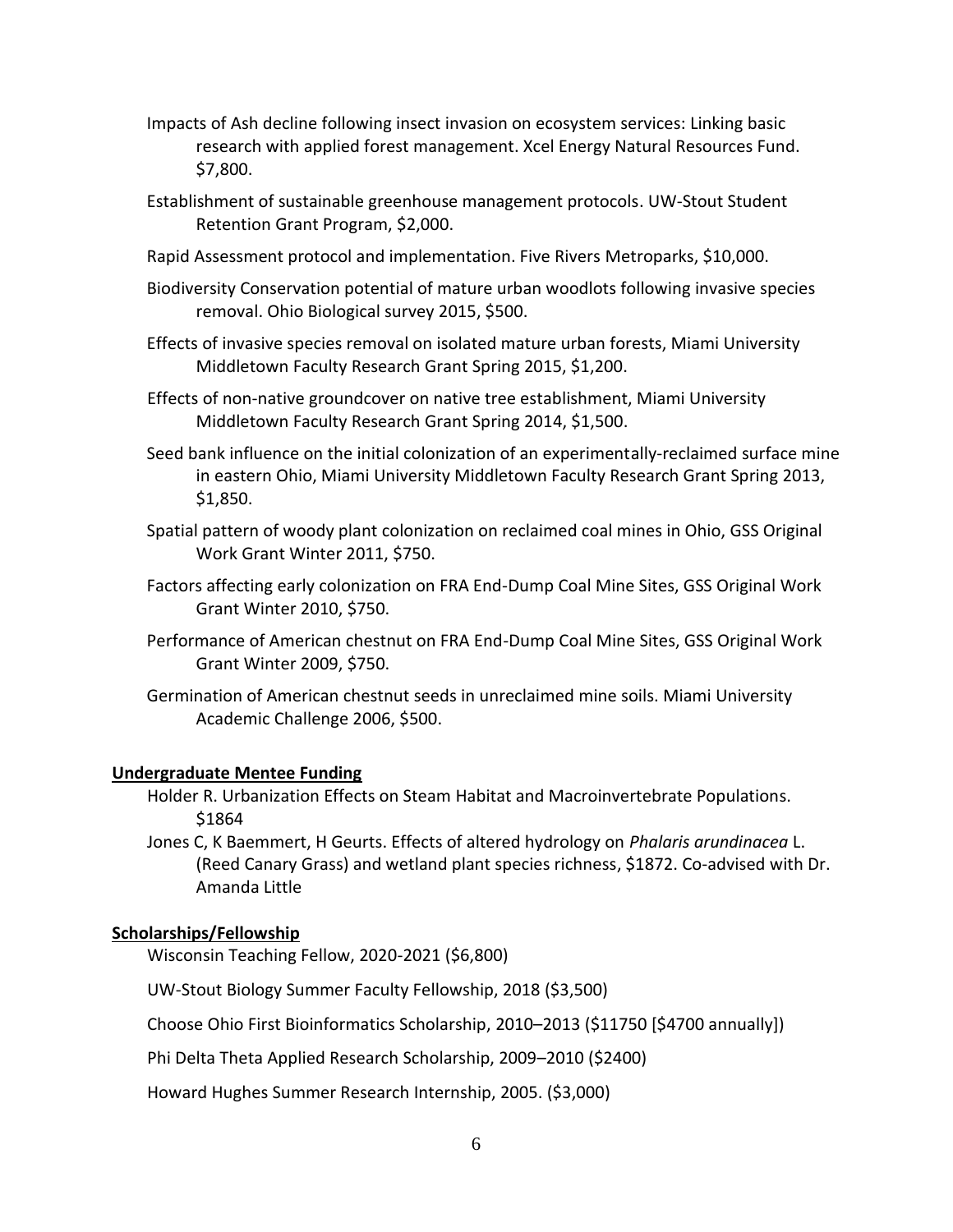## **Courses Taught**

\*Wetland Ecology (UW-Stout) \*Restoration Ecology (UW-Stout) \*Botany/Plant Biology (UW-Stout) \*Biostatistics (UW-Stout) \*Science, The Environments, and Sustainability (UW-Stout) \*Applied Statistics, STA 301 (Miami University) \*Statistics, STA 261 (Miami University) \*Environmental Science, Bio 121 (Miami University). \*Ecology of North America, Bot 171 (Miami University) Plant Community Ecology, PBIO 436/536 (Ohio University) Quantitative Methods, PBIO 415/515( Ohio University) Woody Plants, PBIO 220 (Ohio University) Biology Laboratory, Bio101L (Ohio University) **\***Courses for which I have been instructor of record

# **Professional Service/Membership**

UW-Stout Natural Areas club advisor (2018-present)

Lower Chippewa Invasives Partnership steering committee (2017-present)

UW-Stout Sustainability Steering Committee (2018-present)

Session Presider, Ecological Society of America 2017.

Miami University Green Club faculty co-advisor, 2013-2016

Journals for which I have conducted peer reviews: *Sustainability, Forests, Journal of Environmental Quality, New forests, Applied Vegetation Science, Castanea*

Ecological Society of America, 2005–present.

Ohio University Graduate Student Senate Grant Review Committee, 2009–2011.

Ohio University Graduate Student Senate Representative, Env. Plant Biology Dept., 2009– 2010, 2011–2012.

American chestnut Foundation Ohio Chapter: Secretary, 2008–present.

Society of American Foresters: Member, 2007–present.

Miami University Botany Club: President, 2004–2006.

# **Teaching Awards**

UW-Stout CSTEMM Excellence in Partnering with External Stakeholders Award 2020-2021

Letter of Commendation. Miami University Center for the Enhancement of Learning, Teaching, and Undergraduate Assessment. December 2015.